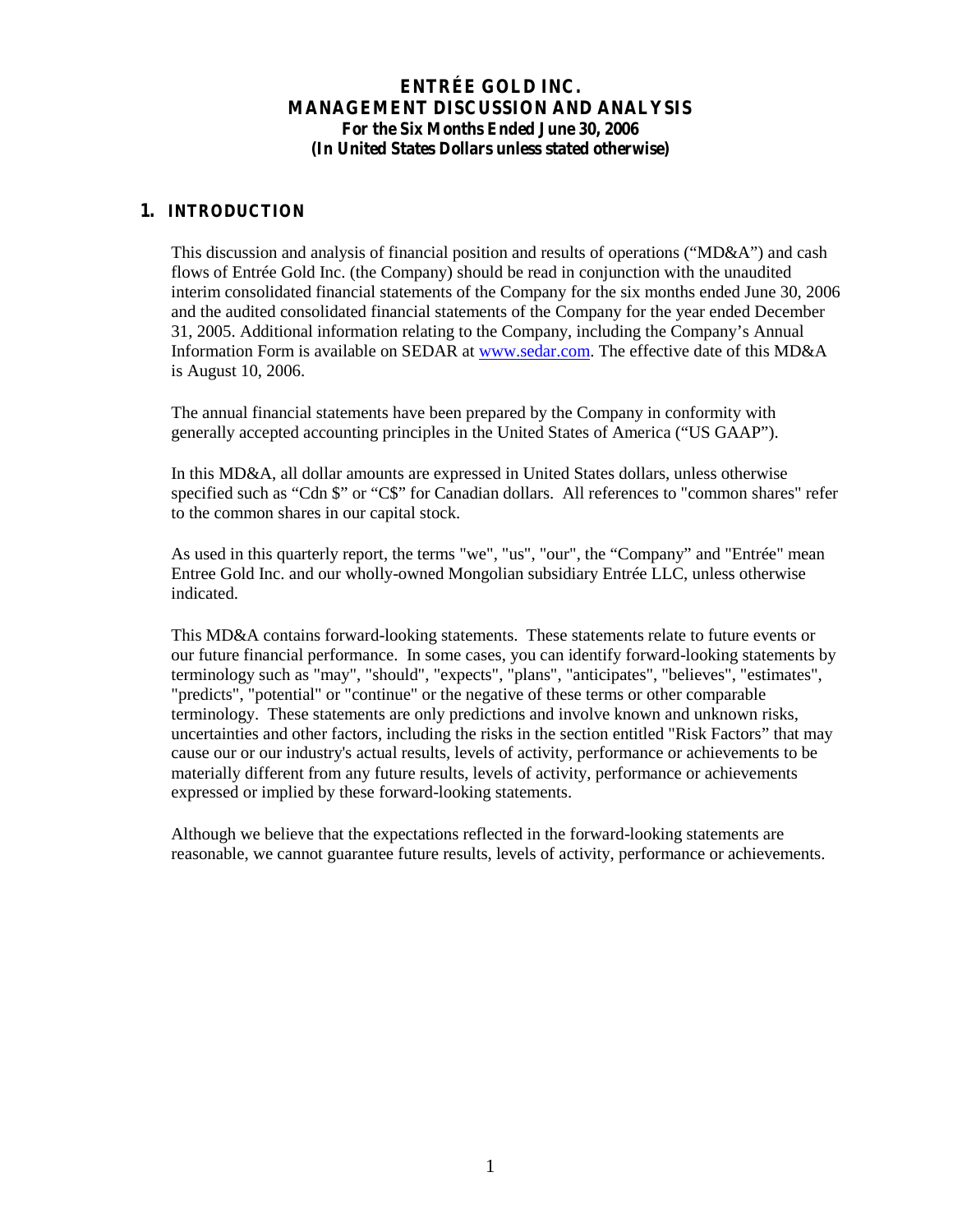#### **2. OVERVIEW**

We are an exploration stage resource company engaged in exploring mineral resource properties. Our current mineral properties consist of eight mineral exploration licenses granted by the Mineral Resources and Petroleum Authority of Mongolia, a division of the government of Mongolia. All of these mineral exploration licenses have been registered in the name of our Mongolian subsidiary Entrée LLC. We have entered into option agreements to acquire additional properties in Mongolia and Arizona, USA (See below).

There is no assurance that a commercially viable mineral deposit exists on any of our properties, and further exploration is required before we can evaluate whether any exist and, if so, whether it would be economically and legally feasible to develop or exploit those resources. Even if we complete our current exploration program and we are successful in identifying a mineral deposit, we would be required to spend substantial funds on further drilling and engineering studies before we could know whether that mineral deposit will constitute a reserve (a reserve is a commercially viable mineral deposit).

#### *Equity Participation and Earn-In Agreement with Ivanhoe Mines Ltd.*

We entered into an arm's-length Equity Participation and Earn-In Agreement dated October 15, 2004, with Ivanhoe Mines Ltd. ("Ivanhoe"), an unrelated Yukon corporation which owns a mineral exploration property known as Oyu Tolgoi, or 'Turquoise Hill', which is located adjacent to our Lookout Hill property. This agreement provided that, upon satisfaction of certain conditions, Ivanhoe Mines Ltd. would:

subscribe for 4,600,000 units of our company for C\$1.00 per unit, with each unit consisting of one common share of our company and one share purchase warrant entitling the holder to purchase one additional common share of our company for a purchase price of C\$1.10 for two years from the date of purchase.

have the right, during an earn-in period beginning on closing of the subscription for units and ending, at the latest, on the eighth anniversary of that closing date (subject to earlier expiration as specified in the agreement), to earn a participating interest in a mineral exploration and, if warranted, development and mining project to be conducted by Ivanhoe Mines Ltd. on a portion of our company's Lookout Hill property consisting of approximately 40,000 hectares, or approximately 22% of the land area of our Lookout Hill property shown on the map below. The amount of the participating interest in the project will vary depending on the amount of money that Ivanhoe. expends on the project during the earn-in period, but the agreement provides that Ivanhoe can earn a 51% interest by expending an aggregate of at least \$20,000,000 during the earn-in period, a 60% interest by expending an aggregate of at least \$27,500,000 during the earn-in period, or a sliding percentage interest, depending on the depth from which minerals are extracted from the project, of between 70% and 80% by expending an aggregate of at least \$35,000,000 during the earn-in period. have the right to nominate one member of our Board of Directors until the earlier to occur of (a) the expiration of the earn-in period, or (b) the date upon which Ivanhoe ceases to own at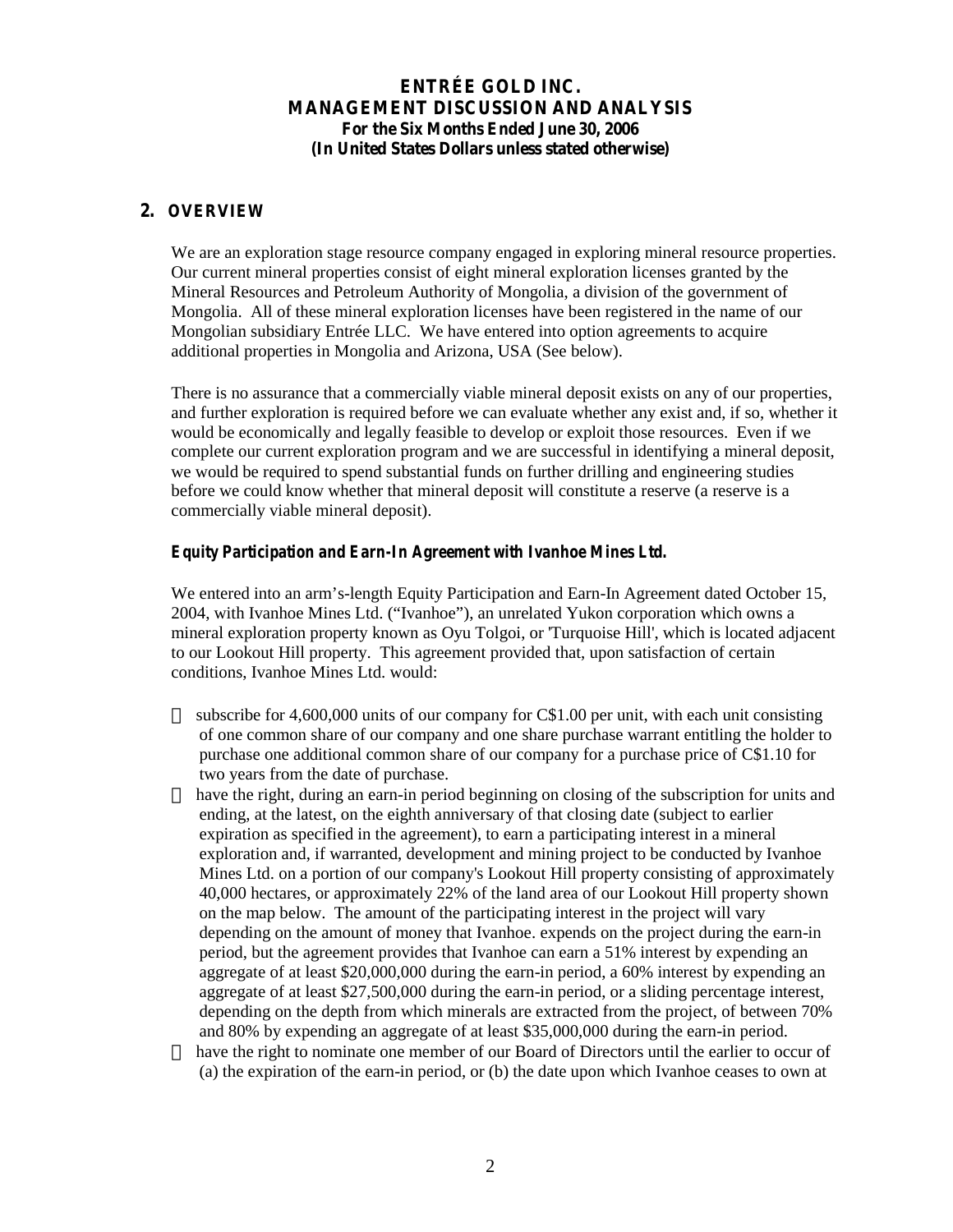least ten percent (10%) of our issued and outstanding common shares (assuming the exercise by Ivanhoe of all securities convertible into our common shares).

In addition, the Equity Participation and Earn-In Agreement gives to Ivanhoe a pre-emptive right to such percentage of any offering of securities of our company as will enable them to preserve their ownership percentage in our company.

The portion of our property subject to the Equity Participation and Earn-In Agreement, which is referred to in the agreement as the "Project Property", is shown below:

## Entree Gold Inc./Ivanhoe Mines Ltd. **Project Property Boundaries**



We closed the private placement described in the Equity Participation and Earn-In Agreement on November 9, 2004, at which time Ivanhoe purchased the 4,600,000 units described above.

We believe that the Equity Participation and Earn-In Agreement represents a significant milestone in the development of our company. It has enabled us to raise money that we can use to pursue our exploration activities on the balance of our Lookout Hill property and elsewhere. It has the potential, depending on how much money Ivanhoe actually expends on the project during the earn-in period, to enable the exploration of that portion of our Lookout Hill property at little or no cost to our company. Finally, their commitment to explore our property demonstrates that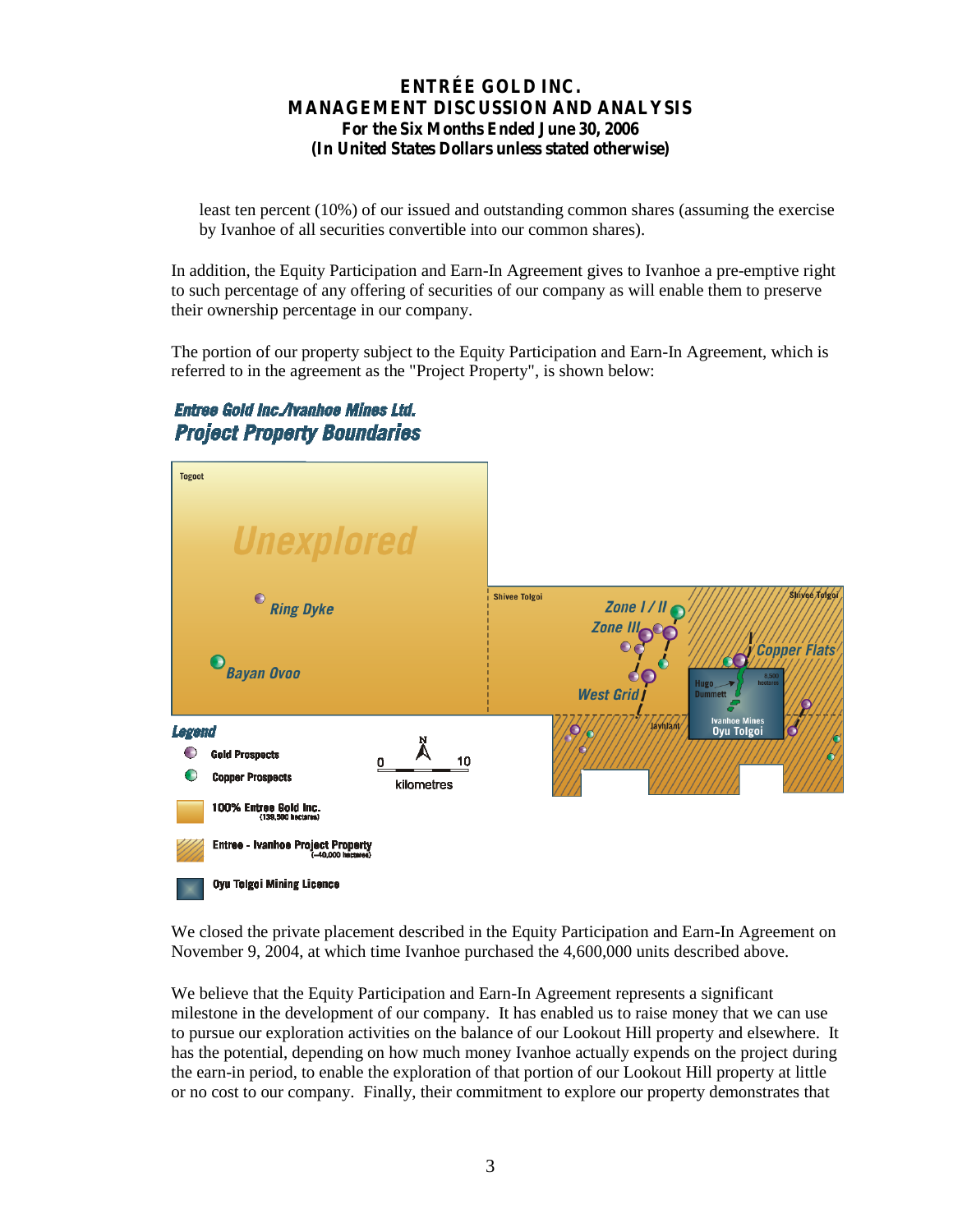Ivanhoe, an internationally recognized mineral exploration and development company, has sufficient confidence in our company and our Lookout Hill property to invest significant time, money and effort in our future.

#### *Investment by Rio Tinto plc and Subsequent Investment by Ivanhoe*

In June 2005, Rio Tinto plc (one of the world's largest m ining and exploration companies), through its w holly ow ned subsidiary, K ennecott C anada E xploration Inc (collectively, "R io T into") com pleted a private placem ent into E ntrée, w hereby they purchased 5,665,730 units at a price of \$C2.20 per unit, which consisted of one Entrée common share and two warrants (one  $\mathbb{R}^n$  " w arrant and one "B" w arrant). Two "A" w arrants entitle R io T into to purchase one Entrée com m on share for  $C \$  2.75 w ithin two years; two "B" w arrants entitle R io T into to purchase one Entrée common share for C\$3.00 within two years. Proceeds from R io T into's investment were \$10,170,207. Ivanhoe exercised its pre-emptive right to maintain proportional ownership of E ntrée's shares and thereby exercised its warrant for 4,600,000 shares at C\$1.10, resulting in proceeds to Entrée of \$4,069,214. In July Ivanhoe took part in the private placement, purchasing 1,235,489 units, resulting in further proceeds to Entrée of \$2,217,209. Rio Tinto purchased an additional 641,191 units of the private placement to maintain proportional ownership, resulting in further proceeds of \$1,150,681.

At June 30, 2006, Ivanhoe owned approximately 14.8% of E ntrée's issued and outstanding shares with the potential to hold up to a total of 16.2% upon the exercise of warrants.

At June 30, 2006, Rio Tinto owned approximately 8.9% of E ntrée's issued and outstanding shares with the potential to hold up to a total of 16.4% upon the exercise of warrants.

Ivanhoe is required to vote their shares as our board of directors direct on all matters pertaining to the appointment of directors, the appointment and remuneration of our auditors and all other m atters to be subm itted to our shareholders except for "extraordinary" m atters. "E xtraordinary" matters are matters requiring a special majority (66.33%), the vote of a majority of disinterested shareholders and matters where Ivanhoe is precluded from voting. Should Rio Tinto acquire m ore than 10% of E ntrée's issued and outstanding shares, the sam e condition w ould apply to R io Tinto.

We believe that the additional investment by Rio Tinto represents a strong endorsement by one of the w orld's largest m ining co m panies of E ntrée's m anagem ent and property holdings. We believe that Entrée is in sound financial condition and well positioned to build upon the value of our company, both in terms of our arrangement with Ivanhoe and our exciting and promising prospects elsewhere. As part of our ongoing strategy, we are also actively seeking quality acquisitions to complement our existing portfolio. In February 2006, Entrée entered into an option agreement to acquire three licenses in northwestern Mongolia, collectively referred to as the Oyut Tolgoi project. In May 2006, Entrée entered into an option agreement to acquire the Sol Dos prospect in Southeastern Arizona, USA.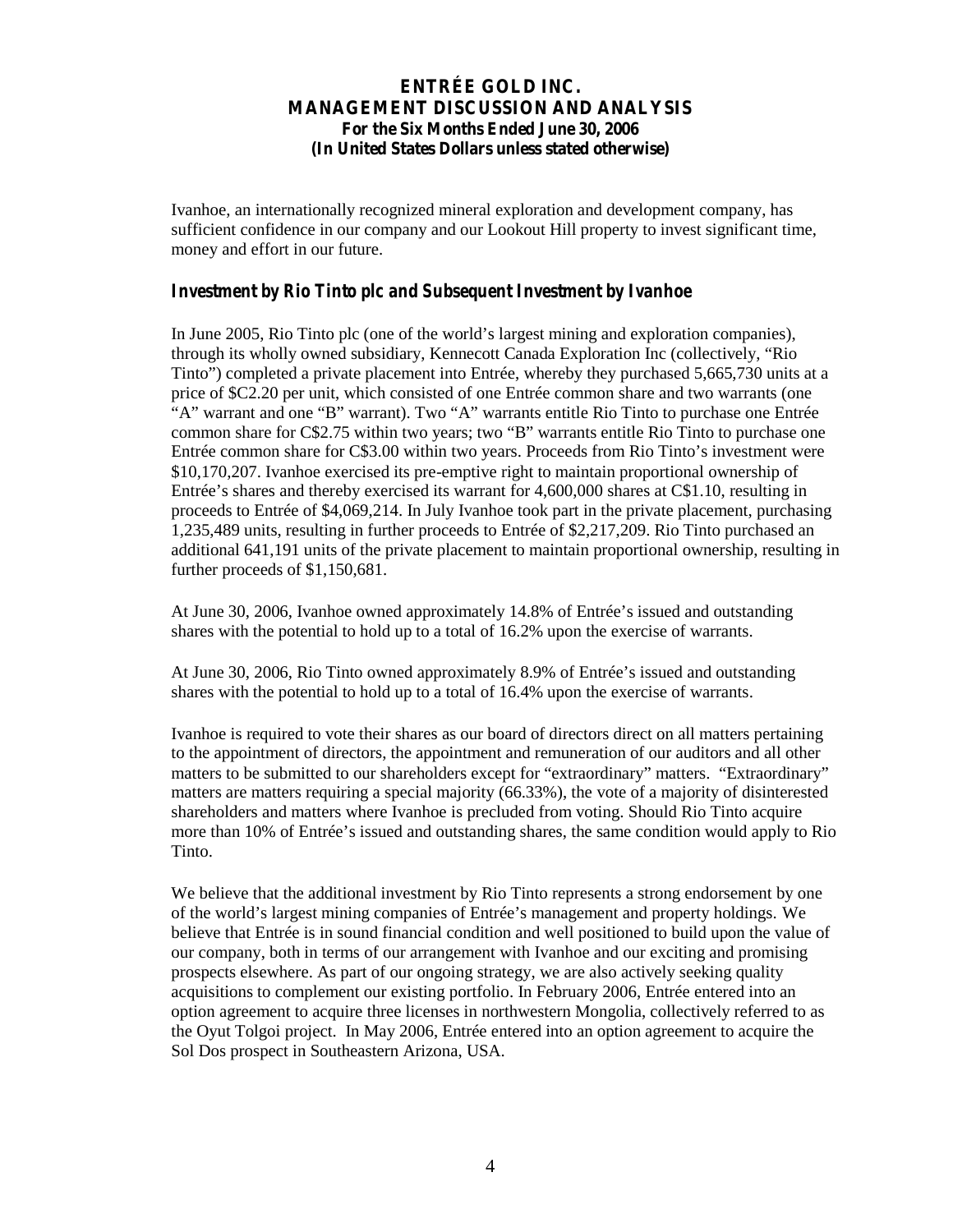#### *Mineral Resource Estimate*

On February 1, 2006, Entrée announced that a new mineral resource estimate prepared by Ivanhoe under the supervision of A M E C A m ericas L im ited ("A M E C ") had delineated an initial inferred resource for the northern extension of the Hugo N orth deposit (the "H ugo N orth Extension") on the C opper F lats area of E ntrée's S hivee T olgoi property, in M ongolia's S outh Gobi region.

This initial Copper Flats inferred resource is estimated to be 190 million tonnes at an average grade of 1.57% copper and 0.53 grams of gold per tonne  $(g/t)$  for a copper equivalent grade of 1.91%, at a 0.6% copper equivalent cut-off, comprising approximately 6.6 billion pounds of copper and 3.2 million ounces of gold.

#### **Listing of Common Stock on Other Stock Exchanges**

On July 7, 2005, the American Stock Exchange approved the listing of 86,807,154 shares of our common stock. The trading of our shares of common stock commenced on the American Stock E xchange effective July 18, 2005, under the trading sym bol "E G I'.On April 24, 2006, Entrée began trading on the Toronto Stock Exchange and discontinued trading on the TSX Venture E xchange. T he trading sym bol rem ains "E T G ".The Company is also traded on the Frankfurt Stock Exchange.

#### **3. REVIEW OF OPERATIONS**

Results of operations are summarized as follows:

| \$<br>Mineral property interests, cash<br>Escrow shares compensation<br>Stock-based compensation<br>General and administrative |                                                         |                                                                                    |    |                                                                      |    |                                                                                  |
|--------------------------------------------------------------------------------------------------------------------------------|---------------------------------------------------------|------------------------------------------------------------------------------------|----|----------------------------------------------------------------------|----|----------------------------------------------------------------------------------|
| Depreciation<br>Investor relations<br>Interest income                                                                          | 1,209,454<br>652,074<br>45,404<br>154,102<br>(153, 510) | \$<br>1,469,427<br>39.473<br>2,337,510<br>343,448<br>24,554<br>97,279<br>(23, 339) | -S | 1,633,035<br>240,393<br>1,115,071<br>89,859<br>906,171<br>(345, 229) | S. | 2,285,744<br>(435,583)<br>4,855,564<br>645.247<br>41,446<br>145,888<br>(52, 931) |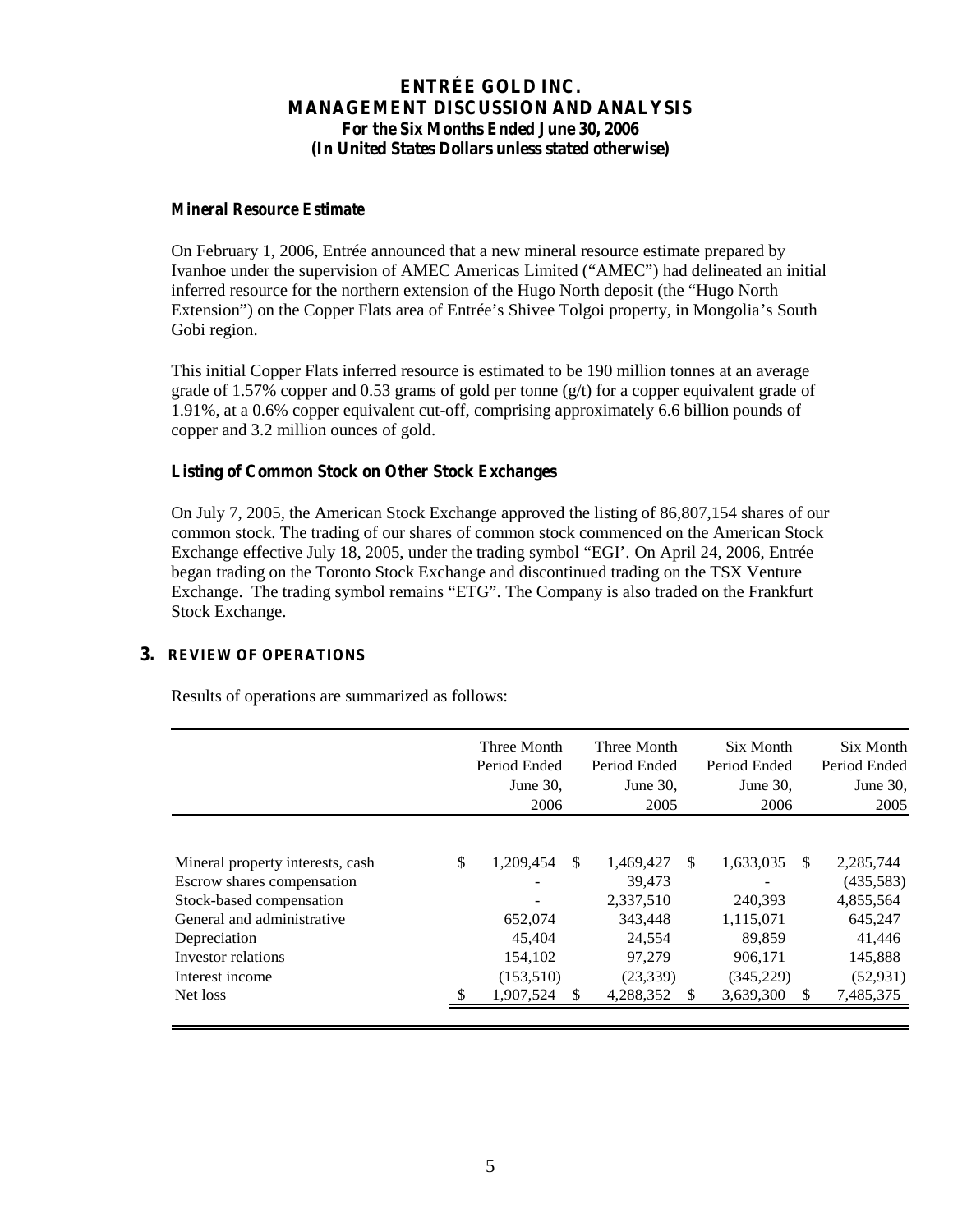Mineral properties expenditures are summarized as follows:

|                               | Three Month  |           |    | Three Month  |              | Six Month |              | Six Month |
|-------------------------------|--------------|-----------|----|--------------|--------------|-----------|--------------|-----------|
|                               | Period Ended |           |    | Period Ended | Period Ended |           | Period Ended |           |
|                               | June $30$ .  |           |    | June 30,     | June $30$ .  |           | June 30,     |           |
|                               |              | 2006      |    | 2005         | 2006         |           | 2005         |           |
| Lookout Hill                  | \$           | 821.251   | -S | 1,562,206    | -S           | 1,109,218 | -S           | 2,729,996 |
|                               |              |           |    |              |              |           |              |           |
| Manlai                        |              | 237,661   |    | 470.599      |              | 389,479   |              | 473,806   |
| Khatsavch                     |              |           |    |              |              |           |              | 17        |
| Oyut Tolgoi                   |              | 17,659    |    |              |              | 73,086    |              |           |
| Sol Dos                       |              | 33,049    |    |              |              | 33,049    |              |           |
| Other                         |              | 99,834    |    |              |              | 119.438   |              |           |
| Total costs                   |              | 1,209,454 |    | 2,032,805    |              | 1,724,270 |              | 3,203,819 |
| Less stock-based compensation |              |           |    | (563,378)    |              | (91,235)  |              | (918,075) |
| Total expenditures, cash      |              | 1,209,454 |    | 1,469,427    |              | 1,633,035 |              | 2,285,744 |
|                               |              |           |    |              |              |           |              |           |

#### **A) EXPLORATION**

#### **I) Ivanhoe Earn-in**

U nder an "E arn -In A greem ent" announced in O ctober 2004, Ivanhoe has the right to earn an interest in approximately 40,000 hectares of  $En$  trée's L ookout H ill property. By the term s of the agreement, Ivanhoe must spend a minimum of \$20,000,000 in order to earn any interest in the mineral rights to the project property and may acquire up to a 70% interest in mineralization above a depth of 560 metres and an 80% interest in mineralization below a depth of 560 metres by spending \$35,000,000. Thereafter, Entrée has the right to require Ivanhoe to fund its share of subsequent joint venture costs through to production by debt financing, to be recovered from production cash flow.

Ivanhoe announced its Integrated Development Plan for Oyu Tolgoi in September 2005. In this study there were several key items that were specific to the potential development of  $E$  n trée's Copper Flats area. These include:

The Hugo North deposit is now recognized as the richest discovery of its kind in history and the gold: copper ratios and overall metal values in the vicinity of the Entrée-Ivanhoe property boundary are the highest in the entire deposit.

The extension of the Hugo North deposit onto Copper Flats has now been traced for over 625 metres and remains open to the north and to depth.

Ivanhoe has disclosed a targeted resource for current infill drilling at Copper Flats and it is expected that there will be sufficient drill density to estimate an inferred resource by early 2006 for the mineralized system delineated to date.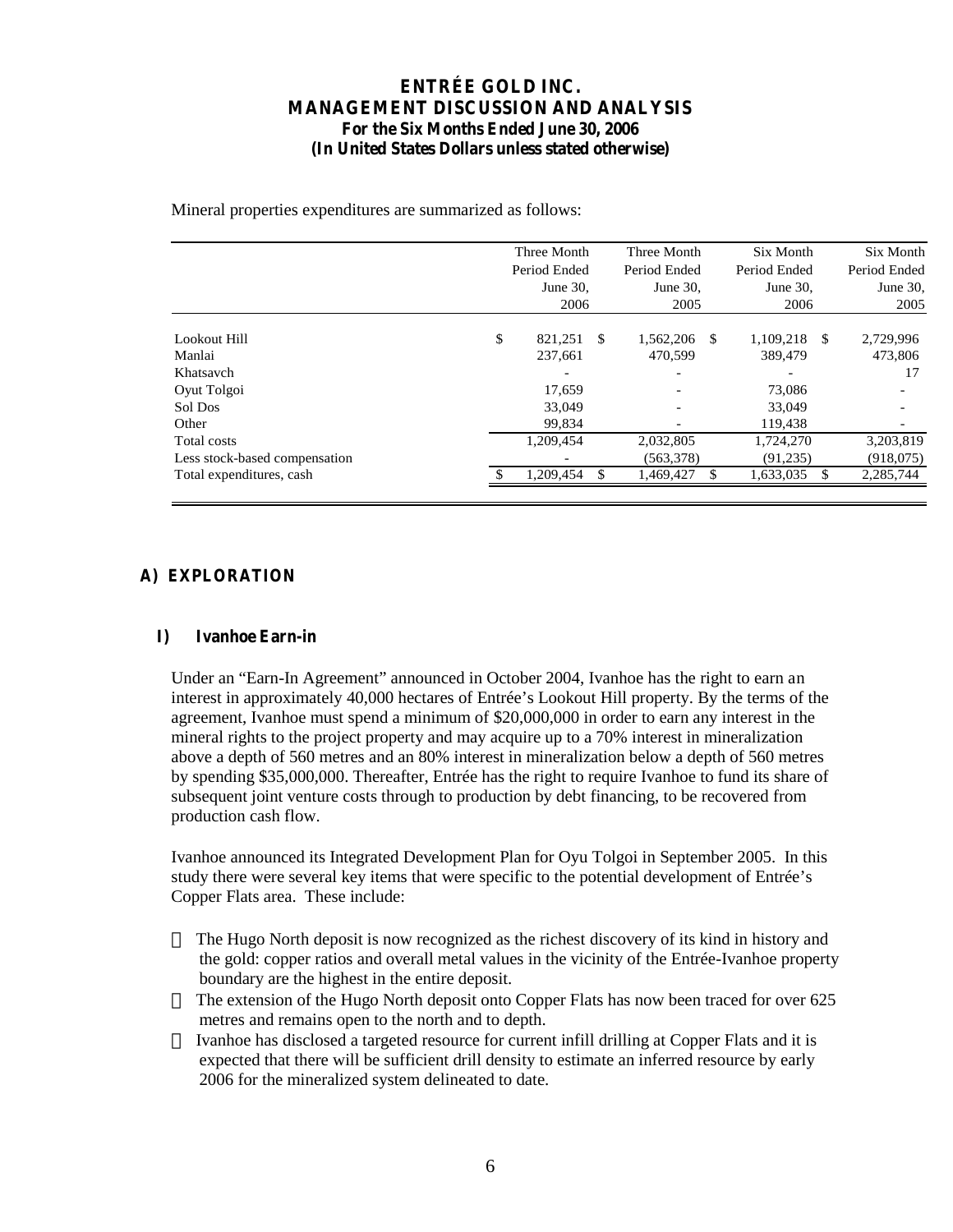The continued extension of the high-grade mineralization at Copper Flats could support the developm ent of a m ine on E ntrée's property.

#### **i) Hugo North Extension**

On February 1, 2006**,** Entrée announced that a new mineral resource estimate prepared by Ivanhoe Mines Ltd. ("Ivanhoe") under the supervision of A M E C A m ericas L im ited ("A M E C") had delineated an initial inferred resource for the northern extension of the Hugo North Deposit (the "H ugo N orth E xtension") on the C opper F lats area of E ntrée's S hivee T olgoi property, in M ongolia's South G obi region.

This initial Copper Flats inferred resource is estimated to be 190 million tonnes at an average grade of 1.57% copper and 0.53 grams of gold per tonne  $(g/t)$  for a copper equivalent grade of 1.91%, at a 0.6% copper equivalent cut-off (see table below). At a higher cut-off of 2% copper equivalent, the new estimate yields an inferred resource of 64 million tonnes at an average grade of 2.78% copper and 1.10  $g/t$  gold for a copper equivalent grade of 3.48% - the highest-grade resource defined to date at Ivanhoe's O yu T olgoi property.

The resource estimate was the result of Ivanhoe's aggressive w ork program that defined a  $625$ m etre extension to the H ugo N orth D eposit on E ntrée's property and outlined som e extrem ely rich copper-gold mineralization.

The Hugo North Extension continues to be expanded by ongoing exploration drilling. Step-out Hole EDG081B, located approximately 750 metres north of the 053 series of holes, has intersected 48 metres averaging 0.45% copper and 0.02  $g/t$  gold, commencing at a downhole depth of 1,724 metres. The hole is believed to have located the top of the mineralized system, thereby extending the potential strike length of the Copper Flats mineralization to a total of approximately 1,300 metres. Hole EDG081, the original hole collared at this location, penetrated the hangingwall stratigraphy, but passed over the top of the target.

The inferred resource of 190 million tonnes grading 1.57% copper and 0.53  $g/t$  gold (a copper equivalent grade of 1.91%) is estimated to contain approximately 6.6 billion pounds of copper and 3.2 million ounces of gold. Alternatively, the inferred resource of 64 million tonnes grading 2.78% copper and 1.10  $g/t$  gold (a copper equivalent grade of 3.48%) at a 2% copper equivalent cut-off is estimated to contain approximately 3.9 billion pounds of copper and 2.3 million ounces of gold.

### **Cautionary Note to U.S. Investors concerning estimates of Inferred Resources.**

T his section uses the term "inferred resources." W e advise U .S investors that w hile this term is recognized and required by Canadian regulations, the U.S. Securities and Exchange Commission does not recognize it. "Inferred resources" have a great am ount of uncertainty as to their existence, and great uncertainty as to their economic and legal feasibility. It cannot be assumed that all or any part of the Inferred Mineral Resource will ever be upgraded to a higher category.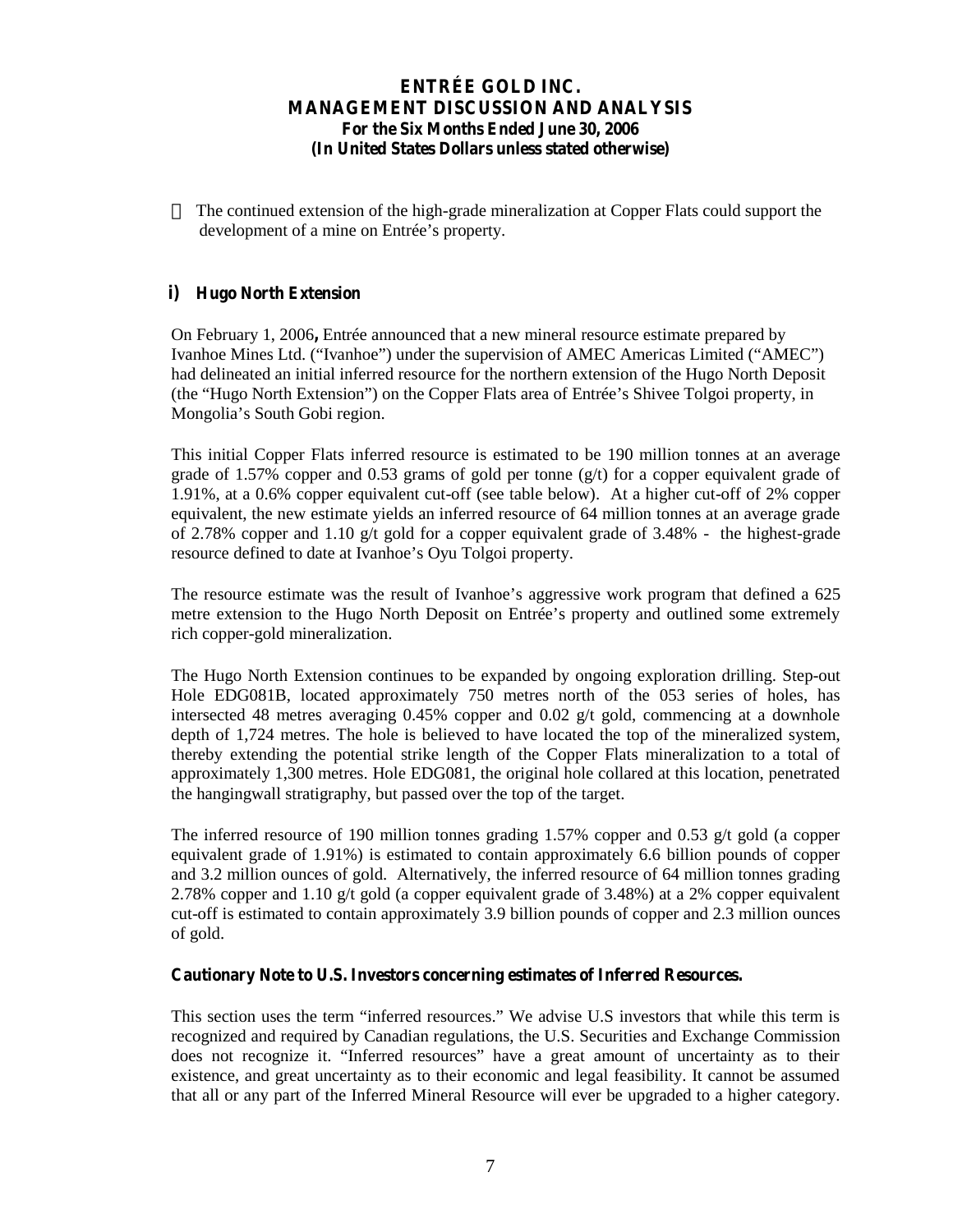Under Canadian rules, estimates of Inferred Mineral Resources may not form the basis of feasibility or pre-feasibility studies, except in rare cases. **U.S. investors are cautioned not to assume that part or all of an inferred resource exists, or is economically or legally minable.**

**Table 1: Hugo North Extension Inferred Mineral Resource on the Ivanhoe/Entrée Shivee Tolgoi Joint Venture Property as of February 2006 at various Copper-Equivalent cut-off grades**

| <b>Class</b>                                                     | Copper<br>Equiv.<br>Cut-off | <b>Tonnage</b> | <b>Copper</b> | Gold  | <b>Copper</b><br>Equiv. | <b>Contained Metal</b> |                  |                                |  |  |  |
|------------------------------------------------------------------|-----------------------------|----------------|---------------|-------|-------------------------|------------------------|------------------|--------------------------------|--|--|--|
| Hugo<br><b>North</b><br>Deposit<br>on<br><b>Shivee</b><br>Tolgoi |                             | (tonnes)       | (%)           | (g/t) | $(\%)$                  | Copper<br>(OOO lbs)    | Gold<br>(ounces) | Copper<br>Equiv.<br>('000 lbs) |  |  |  |
| <i><b>Inferred</b></i>                                           | 3.5                         | 27,340,000     | 3.69          | 1.33  | 4.53                    | 2,220,000              | 1,170,000        | 2,730,000                      |  |  |  |
|                                                                  | 3.0                         | 37,630,000     | 3.40          | 1.23  | 4.18                    | 2,820,000              | 1,480,000        | 3,470,000                      |  |  |  |
|                                                                  | 2.5                         | 50,180,000     | 3.07          | 1.17  | 3.82                    | 3,400,000              | 1,880,000        | 4,220,000                      |  |  |  |
|                                                                  | 2.0                         | 64,060,000     | 2.78          | 1.10  | 3.48                    | 3,920,000              | 2,270,000        | 4,910,000                      |  |  |  |
|                                                                  | 1.5                         | 87,480,000     | 2.41          | 0.93  | 3.01                    | 4,660,000              | 2,620,000        | 5,810,000                      |  |  |  |
|                                                                  | 1.25                        | 110,420,000    | 2.16          | 0.80  | 2.67                    | 5,260,000              | 2,830,000        | 6,500,000                      |  |  |  |
|                                                                  | 1.0                         | 131,230,000    | 1.97          | 0.72  | 2.42                    | 5,690,000              | 3,020,000        | 7,010,000                      |  |  |  |
|                                                                  | 0.9                         | 140,340,000    | 1.89          | 0.68  | 2.33                    | 5,850,000              | 3,080,000        | 7,200,000                      |  |  |  |
|                                                                  | 0.8                         | 151,870,000    | 1.80          | 0.64  | 2.21                    | 6,040,000              | 3,150,000        | 7,420,000                      |  |  |  |
|                                                                  | 0.7                         | 169,470,000    | 1.69          | 0.59  | 2.06                    | 6,310,000              | 3,200,000        | 7,710,000                      |  |  |  |
|                                                                  | 0.6                         | 190,160,000    | 1.57          | 0.53  | 1.91                    | 6,590,000              | 3,240,000        | 8,010,000                      |  |  |  |

**\* Copper equivalent grades have been calculated using assumed metal prices (US\$0.80/lb. for**  copper and US\$350/oz. for gold); %Cu equivalent = %Cu +  $[Au(g/t)x(11.25/17.64)]$ 

Ivanhoe has the right to earn an 80% interest in mineral rights on the project area below a depth of 560 m etres. A ccordingly, E ntrée's 20% interest is estim ated to be 38 m illion tonnes, containing approximately 1.32 billion pounds of copper and approximately 650,000 ounces of gold. Mineral resources are not mineral reserves and do not have demonstrated economic viability.

Ivanhoe is continuing with infill drilling on Copper Flats to upgrade the newly delineated inferred resource to the indicated status. It must also be emphasized that the Project Property also covers the potential southern extension to the OT deposits, an area that is yet to be drill tested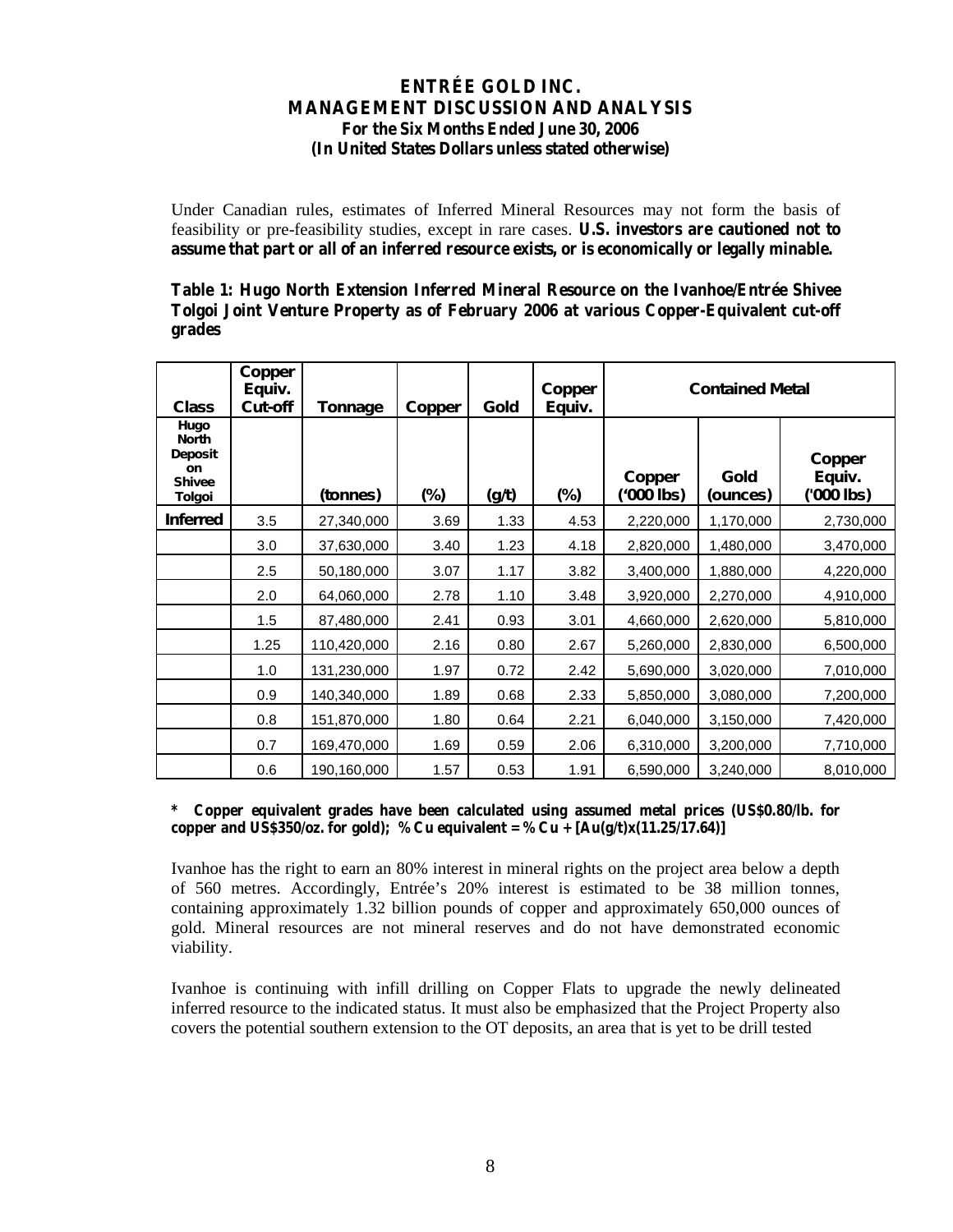#### **II) Lookout Hill**

In 2005, Entrée completed a comprehensive exploration program on select areas of its 140,000 hectare Lookout Hill property. Work conducted included approximately 250 line kilometres of deep induced polarization ("IP") and resistivity geophysical surveys, 12,439 metres of diamond drilling, detailed geological mapping and reconnaissance exploration. Aster satellite imagery was also acquired and analyzed during the year, and approximately 8,500 soil samples were collected.

Deep probing geophysics (IP, resistivity and magnetic surveys), geochemical surveys and geological mapping were completed south from the previously known southern limit of Zones I/II/III to the joint Entrée-Ivanhoe project property boundary ("W est G rid"), covering a north south distance of approximately 9.5 kilometres. Additionally, the Ring Dyke prospect was advanced to the drilling stage through geological, geochemical and geophysical surveys. Limited portions of Z ones I/II, Z one III, B ayan O voo and R ing D yke areas (see m ap on E n trée's w eb site, www.entreegold.com, for zone locations) were tested with diamond drilling.

Drilling consisted of 25 holes, totaling 12,439 metres. Of these, nine holes were lost or only partially completed due to typical operational difficulties, including mechanical problems, complex drilling conditions, and a shortage of spare parts and materials.

The exploration crew was mobilized to the field camp in late April 2006, with active exploration beginning in early May. An exploration program, including 5,500 metres of diamond drilling and 3,600 metres of reverse circulation drilling, is currently underway, testing geophysical, geochemical and geological targets identified during the 2005 exploration season.

#### **III) Manlai**

E ntree's M anlai property is located approxim ately 125 kilom etres to the north of L o okout Hill and adjoins the east end of Ivanhoe's K harm agtai porphyry copper-gold project.

The 2005 exploration program at Manlai commenced in July and continued through to early December. Work consisted of geological mapping, hand trenching and rock sampling (691 samples), soil sampling (approximately 3,500 samples), approximately 420 line kilometres of magnetometer surveying and 153 line kilometres of time-domain gradient IP and resistivity, and approximately 30 line kilometres of deep-probing TITAN 24 surveys. Drilling (four holes totaling 2,539 metres) was completed on identified targets in October and November.

Three target areas were drilled. The targets were defined by coincident anomalous copper and molybdenum in soils, surface alteration and anomalous geophysical signatures. Copper-bearing minerals such as chalcopyrite and malachite were noted, with some of the quartz veining and along fracture surfaces in the altered rock units.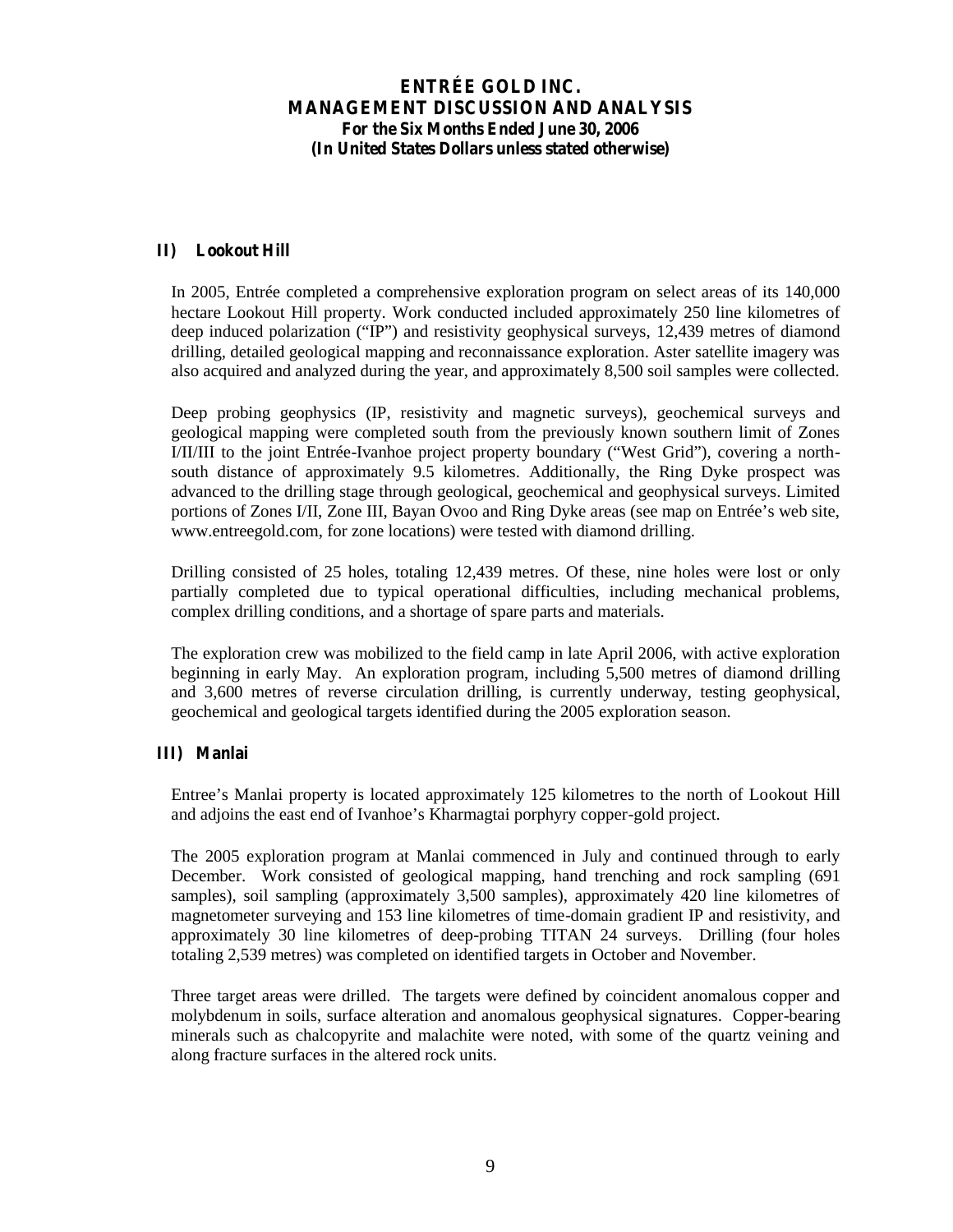The first target area was tested with one drill hole (EGU-05-001) to a vertical depth of 250 metres. The target was a faulted contact between quartz monzonite and hornfelsed argillite, with surface exposures of sheeted quartz-tourmaline +/- chalcopyrite veins. Three intercepts, hosting significant copper, were encountered. These included 22 metres of 0.33% copper at a downhole depth of 90 - 112 metres; 12 metres of 0.33% copper at 118 - 130 metres; and 3 metres of 0.35% copper at 195 - 198 metres.

The second target was located 1 - 2 kilometres SSE of the first and is characterized by a strong, 1,500 metre by 300 metre, IP anomaly elongated along a northeast-southwest axis, coincident copper and molybdenum soil anomalies, and surface alteration and quartz veining. Two drill holes (EGU-05-002 and EGU-05-004) tested the IP feature. Neither intersected significant copper mineralization, however, EGU-05-004 intersected evidence of boiling below 600 metres, suggesting a telescoped epithermal system within a porphyry system. Several zones containing lead and zinc with elevated gold values occur between 500 and 750 metres. These included 21.12 metres (611.88 - 633 metres) of 0.31% lead and 0.5% zinc with 0.26 g/t gold, and 12 metres (687  $-699$  metres) of 0.11% lead and 0.2% zinc (inside a wider 29.35 metre interval of 0.39 g/t gold).

The third target is approximately two kilometres southeast of the second target and is characterized by coincident geophysical and geochemical anomalies. Hole EGU-05-003 was drilled in the northwest margin of this target, but no significant copper mineralization was encountered.

The exploration crew was mobilized to the field camp in late April 2006, with active exploration beginning in early May. Geophysical surveys have been completed and diamond drilling is currently underway, to aid in the selection of drill targets to be tested later in the season.

#### **IV) Khatsavch**

No work is planned for the Khatsavch license in 2006.

#### **V) Oyut Tolgoi**

A preliminary evaluation of the property's m ineral potential w as undertaken in June. R esults w ill be evaluated to determine the merits of proceeding with a more detailed exploration program.

#### **VI) Sol Dos Prospect**

Geophysical (Induced Polarization) surveys and a diamond drilling program are planned for the second half of 2006.

#### **B) GENERAL AND ADMINISTRATIVE**

For the three months ended June 30, 2006, general and administrative expense before stockbased and escrow share compensation was \$652,074 compared to \$343,448 in 2005 as set out above. For the six months ended June 30, 2006, general and administrative expense before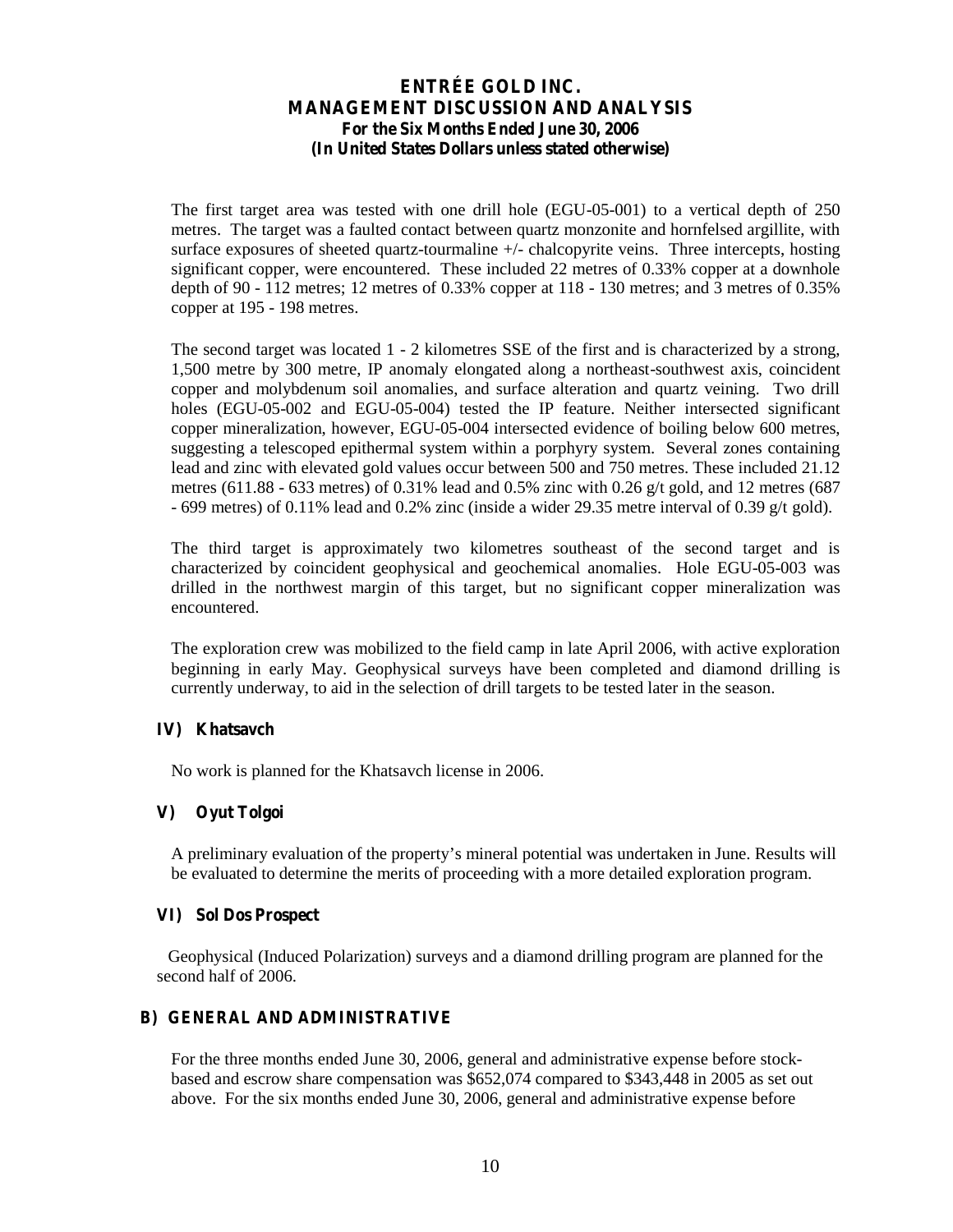stock-based and escrow share compensation was \$1,115,071 compared to \$645,247 in 2005 as set out above. For both periods, the increase was primarily due to additions to head office payroll and increases in regulatory and transfer agent fees, including listings fees for the Toronto Stock Exchange in the 3 months ended June 30, 2006.

#### **C) STOCK-BASED COMPENSATION**

For the 3 month period ended June 30, 2006, stock-based compensation was \$Nil compared to \$2,337,510 in 2005. No stock options granted in the 3 months ended June 30, 2006 whereas the Company granted 2,620,000 stock options during the 3 months ended June 30, 2005. In March, 2005, the Company became a Tier I Issuer on the TSX-V and as a result all stock options previously granted became fully vested. Consequently, the fair value of all unvested options except those issued to investor relations consultants was recognized in the first quarter of 2005. The balance of stock-based compensation expense for the three month periods end March 31, 2006 and 2005 represent the fair value of stock options granted in the period less the unvested portion of options granted to investor relations consultants.

#### **D) ESCROW SHARES COMPENSATION**

The Company records compensation expense for performance shares held in escrow on a markto-market basis. There were no escrow shares outstanding during the six months ended June 30, 2006.

#### **E) SHAREHOLDER COMMUNICATIONS AND INVESTOR RELATIONS**

For the three months ended June 30, 2006, shareholder communications and investor relations expense before stock-based compensation was \$154,102 compared to \$97,279 in 2005. The increase was due to salaries and increase travel expense. For the six months ended June 30, 2006, shareholder communications and investor relations expense before stock-based compensation was \$906,171 compared to \$145,888. The increase was primarily due to a \$641,300 investor relations campaign in Europe.

#### **F) INTEREST INCOME**

The Company earns income on its cash and cash equivalents. The increase in interest income for the six months ended June 30, 2006 compared with 2005 arises from the investment of approximately \$20,000,000 generated by private placements, warrants exercise and options exercise.

#### **G) FOREIGN CURRENCY TRANSLATION ADJUSTMENT**

T he C om pany's reporting currency is the C anadian dollar, w hereas its reporting currency is the US dollar. During the 3 months ended June 30, 2006, the Canadian dollar appreciated approximately 4% against the US dollar and resulted in an unrealized foreign currency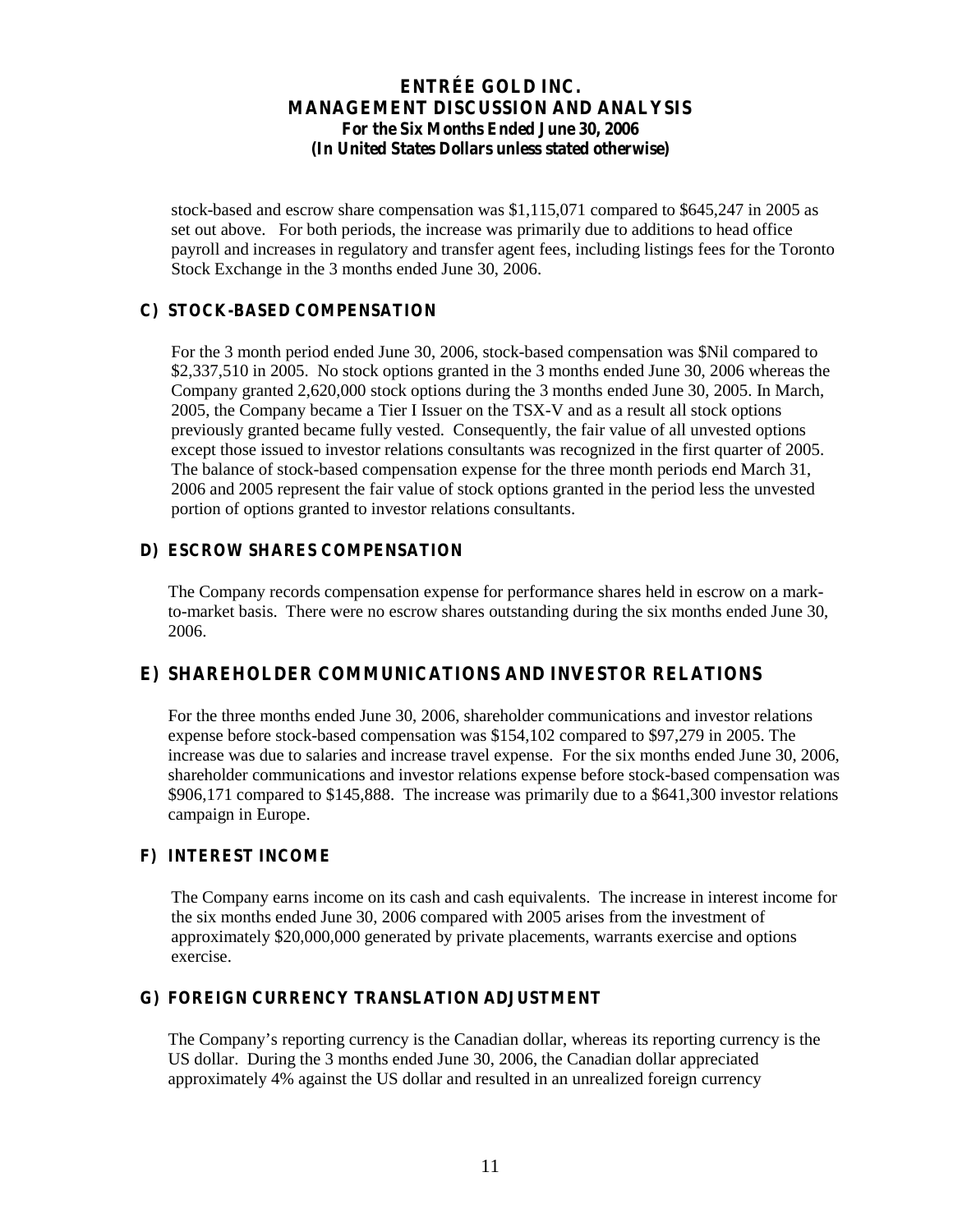adjustment of \$992,489 for the 3 months ended June 30, 2006. The foreign currency translation adjustment for the 3 months ended March 31, 2006 was \$(11,608).

#### **H) OUTLOOK**

On May 2, 2006, the Company announced the start of the 2006 exploration season. The proposed budget for 2006 is US\$4.6 million for exploration on Lookout Hill, Manlai and Oyut Tolgoi properties.

Our Lookout Hill exploration concessions comprise approximately 180,000 hectares and of this land area, 40,000 hectares is currently being explored by Ivanhoe under the terms of an Equity Participation and Earn-In Agreement. Entrée holds 100% of the concession rights to the remaining 140,000 hectares of the Lookout Hill concessions and continues an exploration program on several targets identified by previous geological and geophysical work carried out on this property. The Company intends to continue its exploration program on Lookout Hill for the next twelve months and longer.

Drilling commenced on our Manlai concession in the fourth quarter of 2005 with encouraging results. The Company intends to continue its exploration program on Manlai for the next twelve months as well.

#### **Oyut Tolgoi Copper Property in Western Mongolia**

In February, 2006, the Company acquired an option to purchase three non-contiguous exploration licenses in Western Mongolia, subsequently amended in April 2006. The option agreement was amended in April 2006. The three licenses Oyut Tolgoi, Asgat Uul and Onts Uul cover a strike distance of 75 kilometres. The terms of the option include an initial \$50,000 payment to the Mongolian Property Owner. After a due diligence period of 6 months commencing in April 2006, the Company, should it wish to maintain its option, will be required to pay an additional \$100,000 and issue 100,000 shares. The Company will then have one year from the end of the due diligence period to explore the property. A final payment of \$250,000 and the issuance of an additional 250,000 shares on or before the anniversary date will earn the C om pany a  $100\%$  interest in the three properties. A finder's fee of 5% plus 10,000 shares is payable.

Entrée continues to review and analyse new property acquisition opportunities, with a view to expanding its portfolio of exploration mineral properties.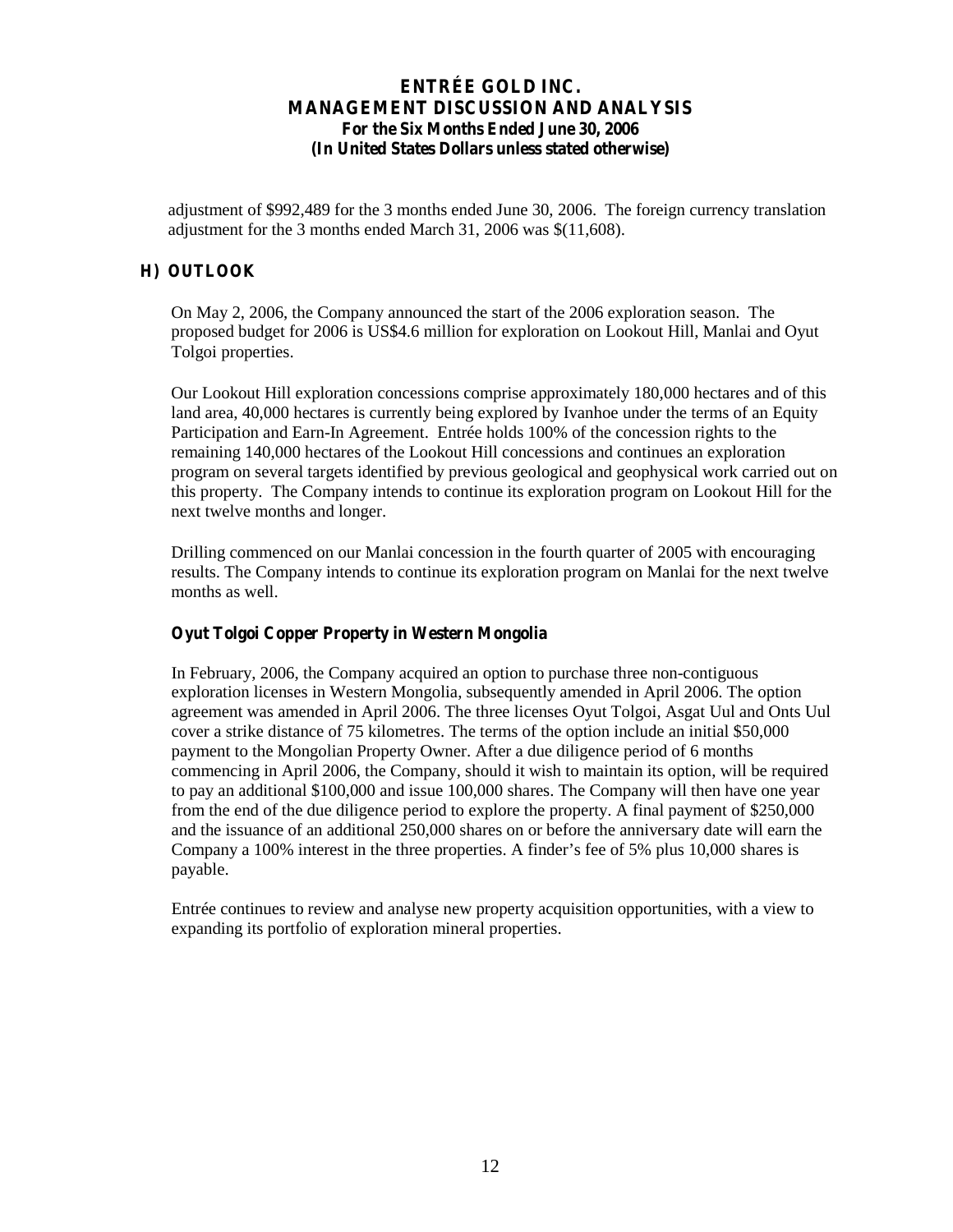# **4. SELECTED QUARTERLY DATA**

|                                           | Quarter ended<br>Jun 30, 2006 |                        |     | <b>Ouarter</b> ended<br>Mar 31, 2006 | Quarter ended<br>Dec 31, 2005 |                        |          | Quarter ended<br>Sept 30, 2005 |  |  |
|-------------------------------------------|-------------------------------|------------------------|-----|--------------------------------------|-------------------------------|------------------------|----------|--------------------------------|--|--|
| Exploration<br>General and administrative | S                             | 1,209,454<br>851,580   | S   | 514,816<br>1,408,679                 | S.                            | 2,560,422<br>726,525   | <b>S</b> | 2,569,409<br>611,050           |  |  |
| Loss from operations<br>Interest income   |                               | (2,061,034)<br>153,510 |     | (1,923,495)<br>191,719               |                               | (3,286,947)<br>135,224 |          | (3,180,459)<br>125,790         |  |  |
| Net loss                                  |                               | (1,907,524)            |     | (1,731,776)                          |                               | (3, 151, 723)          |          | (3,054,669)                    |  |  |
| Basic and diluted loss per share          | \$                            | (0.03)                 | -\$ | (0.02)                               | \$                            | (0.05)                 | -S       | (0.05)                         |  |  |

|                                  | Quarter ended |             | Quarter ended |             |              | <b>Ouarter</b> ended |               | <b>Ouarter</b> ended |  |
|----------------------------------|---------------|-------------|---------------|-------------|--------------|----------------------|---------------|----------------------|--|
|                                  | Jun 30, 2005  |             | Mar 31, 2005  |             | Dec 31, 2004 |                      | Sept 30, 2004 |                      |  |
| Exploration                      | S             | 2,032,805   | S             | 1,171,014   | S            | 679,250              | \$            | 674,620              |  |
| General and administrative       |               | 2,278,886   |               | 2,055,601   |              | 2,447,152            |               | 295,398              |  |
| Loss from operations             |               | (4,311,691) |               | (3,226,615) |              | (3,126,402)          |               | (970, 018)           |  |
| Interest income                  |               | 23,339      |               | 29,592      |              | 27,516               |               | 15,073               |  |
| Net loss                         |               | (4,288,352) |               | (3,197,023) | S            | (3,098,886)          | \$            | (954, 945)           |  |
| Basic and diluted loss per share | \$.           | $(0.08)$ \$ |               | (0.06)      | \$           | $(0.07)$ \$          |               | (0.02)               |  |
|                                  |               |             |               |             |              |                      |               |                      |  |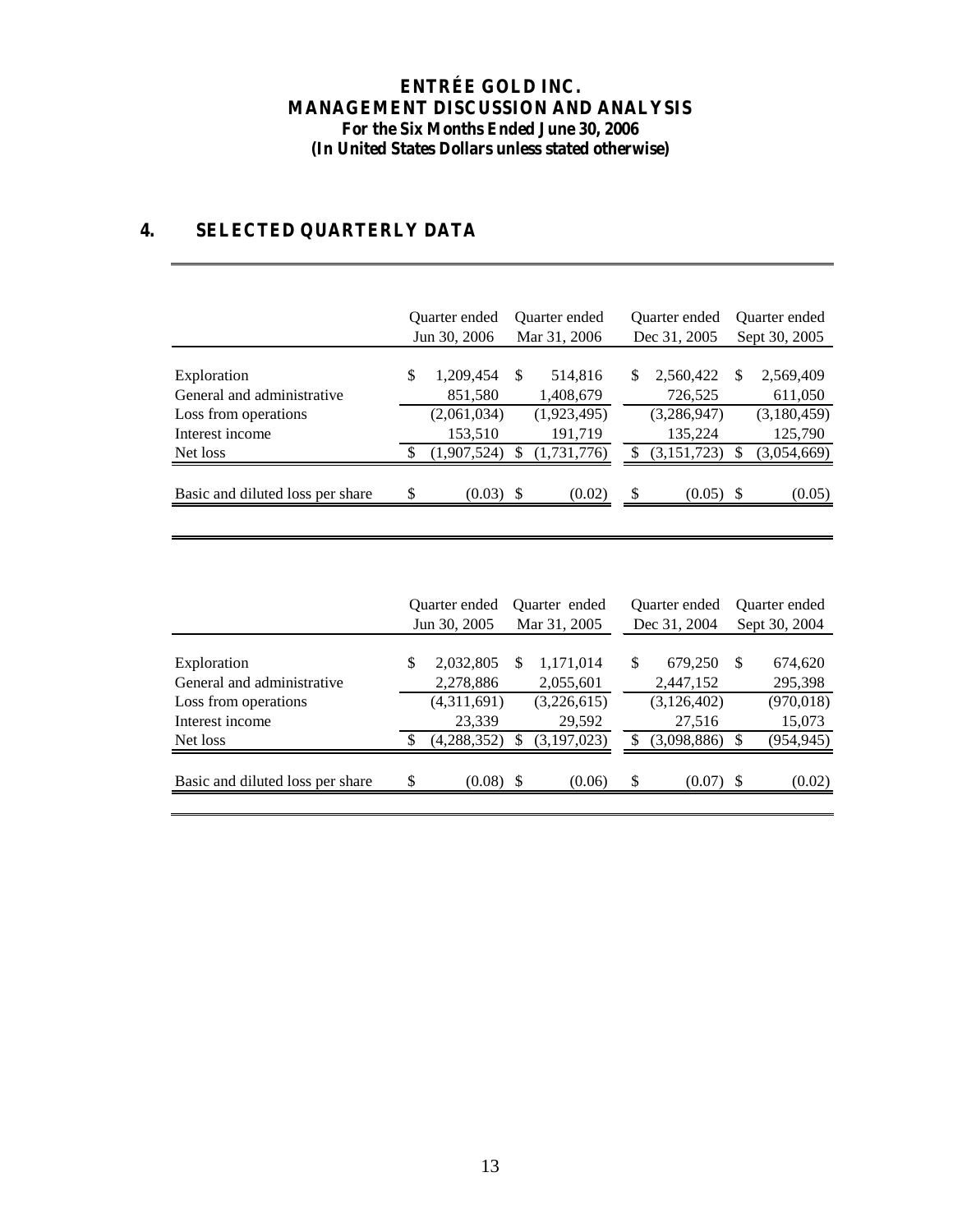### **5. LIQUIDITY**

To date the Company has not generated revenue from its operations and is considered to be in the exploration stage. Working capital on hand at June 30, 2006 was \$20,143,007 and is more than sufficient to finance budgeted exploration, general and administrative expense and investor relations for 2006. The company has approximately \$15,000,000 surplus funds available for expanded exploration, acquisitions and/or operating requirements. At present the Company is dependent on equity financing for additional funding if required. S hould one of the C om pany's projects proceed to the mine development stage, it is expected that a combination of debt and equity financing would be available.

#### **Operating activities**

Cash used in operations for the six months ended June 30, 2006 was \$3,778,155 (2005- \$2,625,516) and represents expenditures on mineral property exploration and general and administrative expense as described above.

#### **Financing activities**

During the six months ended June 30, 2006, the Company issued 1,065,000 common shares for proceeds of \$957,202 on the exercise of options. During the six months ended June 30, 2005, the Company issued 14,376,530 common shares for net proceeds of \$15,640,824 for private placements, the exercise of warrants and the exercise of options.

#### **Investing activities**

During the three months ended June 30, 2006, the Company expended \$159,957 (2005 - \$478,338) on equipment primarily for exploration activities. The prior year's expenditure included the construction of buildings at camp sites in Mongolia.

#### **Outstanding share data**

As at August 10, 2006, there were 70,708,093 common shares outstanding. In addition there were 8,748,000 stock options outstanding with exercise prices ranging from C\$0.46 to C\$2.34 per share. Share purchase warrants outstanding totalled 7,542,410 at prices ranging from C\$2.75 to C\$3.00 per share and expiring on dates varying from June 29, 2007 to July 7, 2007.

#### **6. CAPITAL RESOURCES**

The Company had no commitments for capital assets at June 30, 2005.

At June 30, 2006, the Company had working capital of approximately \$20,100,000 compared with \$21,665,000 at December 31, 2005. In the first six months of, 2006, the Company raised approximately \$957,000 from the exercise of stock options. Budgeted expenditures for the 12 months ending December 31, 2006 total approximately \$5,093,000 for exploration and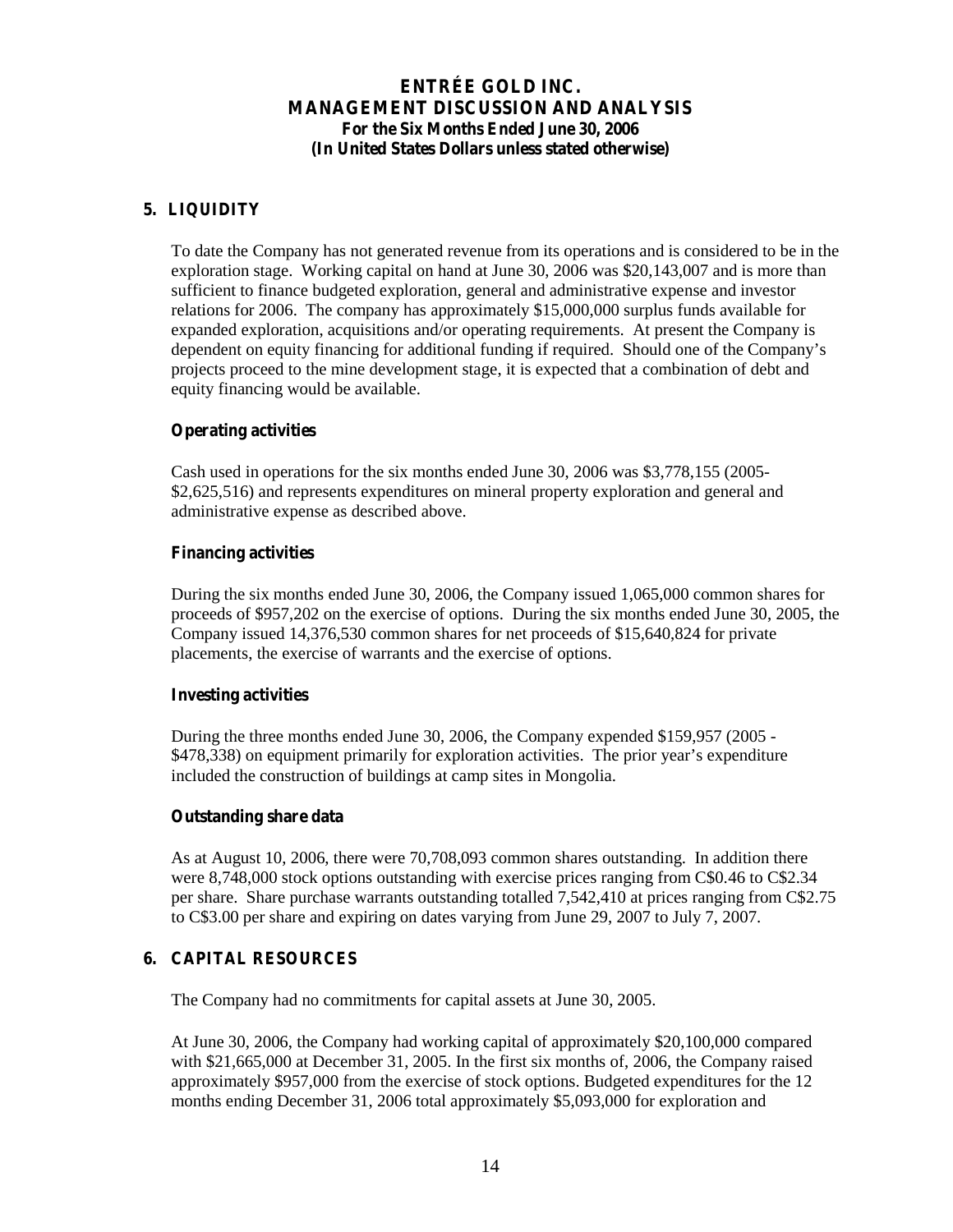\$1,707,000 for administration and shareholder communications. Working capital on hand is expected to exceed cash requirements for the ensuing twelve months by approximately \$15,500,000.

The Company is committed to make lease payments for the rental of office space totaling \$369,549 over five years (see Note 10 to the unaudited interim consolidated financials statements for the six months ended June 30, 2006).

#### **7. OFF-BALANCE SHEET TRANSACTIONS**

The Company has no off-balance sheet arrangements except for contractual obligation noted above.

### **8. TRANSACTIONS WITH RELATED PARTIES**

The Company entered into the following transactions with related parties during the six months ended June 30, 2006:

a) Recognized an expense (recovery) of \$Nil. (June 30, 2005 – \$(1,453)) from certain performance escrow shares allocated to the president of the Company (Note 6) which have been recorded as escrow shares compensation expense (recovery) of \$Nil (June 30, 2005 - \$(1,453)). In addition, compensation expense (recovery) of \$Nil (June 30, 2005 – (\$434,130)) was recognized during the current period from certain performance escrow shares allocated to directors, officers and employees of the Company (Note 6) which has been recorded as escrow shares compensation expense (recovery) of \$Nil (June 30, 2005 - \$(434,130)).

b) Paid or accrued management fees of \$21,762 (June 30, 2005 - \$25,821) to directors and officers of the Company.

These transactions were in the normal course of operations and were measured at the exchange amount which represented the amount of consideration established and agreed to by the related parties.

#### **9. CRITICAL ACCOUNTING ESTIMATES AND CHANGES IN ACCOUNTING POLICIES**

A detailed summary of all of the C om pany's significant accounting policies and the estim ates derived therefrom is included in Note 2 to the annual consolidated financial statements for the year ended December 31, 2005. Accounting policies used in the current period did not differ from the policies used in the preparation of financial statements at December 31, 2005.